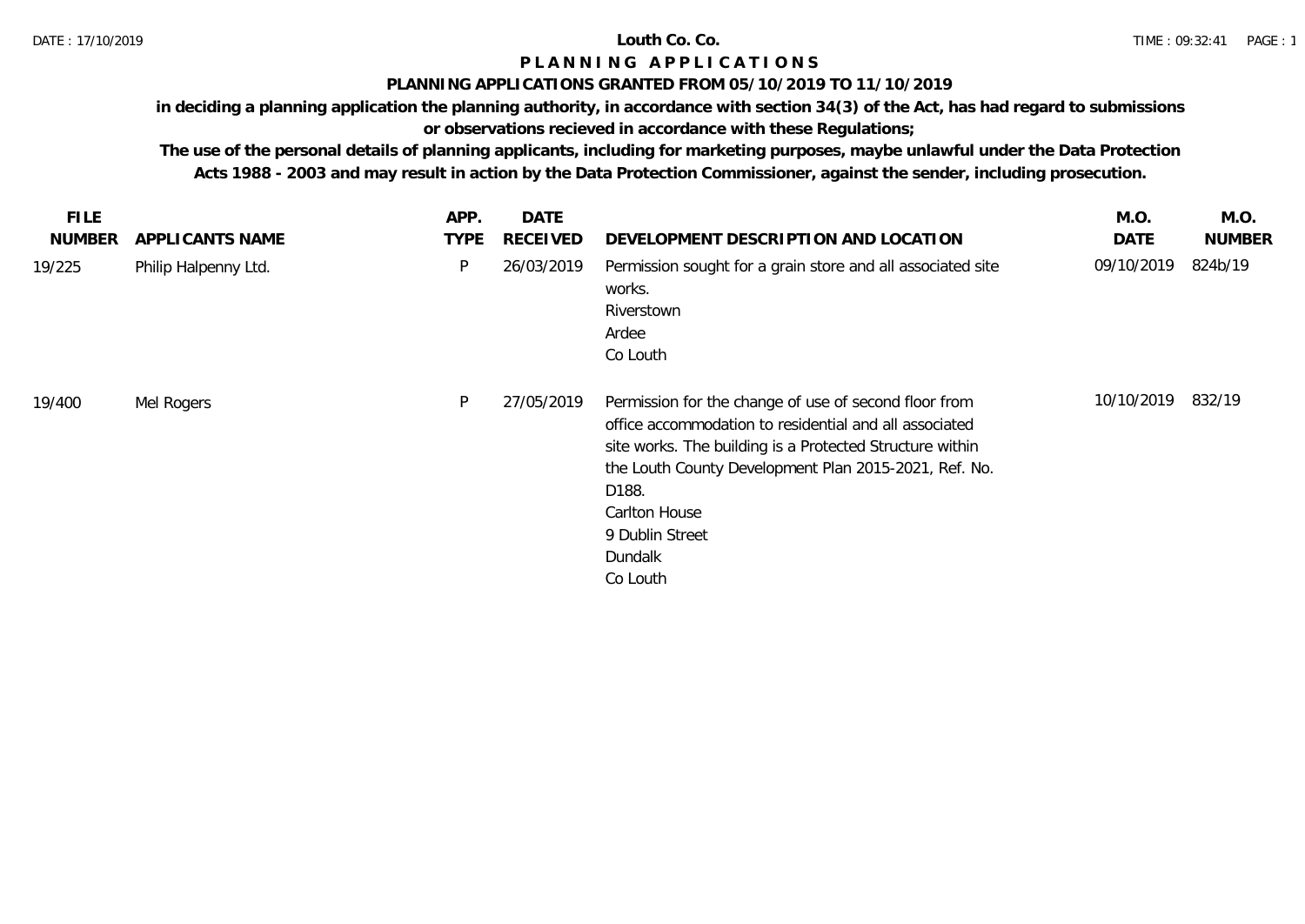## **PLANNING APPLICATIONS GRANTED FROM 05/10/2019 TO 11/10/2019**

**in deciding a planning application the planning authority, in accordance with section 34(3) of the Act, has had regard to submissions or observations recieved in accordance with these Regulations;**

| <b>FILE</b>   |                         | APP.        | DATE       |                                                                                                                                                                                                                                                                                                                                                                                                                                                                                                                                                                                                                                                                                                                                                                                                                                                                                                                                                                                                                                                                                                                                                  | M.O.       | M.O.          |
|---------------|-------------------------|-------------|------------|--------------------------------------------------------------------------------------------------------------------------------------------------------------------------------------------------------------------------------------------------------------------------------------------------------------------------------------------------------------------------------------------------------------------------------------------------------------------------------------------------------------------------------------------------------------------------------------------------------------------------------------------------------------------------------------------------------------------------------------------------------------------------------------------------------------------------------------------------------------------------------------------------------------------------------------------------------------------------------------------------------------------------------------------------------------------------------------------------------------------------------------------------|------------|---------------|
| <b>NUMBER</b> | APPLICANTS NAME         | <b>TYPE</b> | RECEIVED   | DEVELOPMENT DESCRIPTION AND LOCATION                                                                                                                                                                                                                                                                                                                                                                                                                                                                                                                                                                                                                                                                                                                                                                                                                                                                                                                                                                                                                                                                                                             | DATE       | <b>NUMBER</b> |
| 19/414        | Torca Developments Ltd. | P           | 31/05/2019 | Permission for development on a site c. 1.56ha, for the<br>construction of 67 no. dwelling units (within 9 no. blocks<br>ranging in height from 1-4 storeys) comprising of 23 no.<br>1 bedroom apartments and 13 no. 2 bedroom<br>apartments; 14 no. 2 bedroom duplex units; 7 no. 3<br>bedroom duplex units and 1 no. 4 bedroom duplex unit;<br>4 no. 1 bedroom houses and 5 no. 3 bedroom houses.<br>Total residential gross floor area c.5522.2sq.m. New<br>vehicular and pedestrian accesses via the Dublin Road to<br>the south-west and Glenwood to the north, new<br>pedestrian access via Rockfield to the north-east and<br>Glenwood to the north; All associated site development<br>works, services provision, car parking, cycle parking, bin<br>stores, open space, vehicular/pedestrian access,<br>landscaping and boundary treatment works. *Significant<br>Further Information Received on 19/09/2019 provides<br>for, inter alia, reduction of number of units by 2 to 65,<br>revision of car parking west of Block 1 and revised<br>elevation design to the northern bookend of Block 1*<br>Dublin Road<br>Dundalk<br>Co Louth | 07/10/2019 | 824a/19       |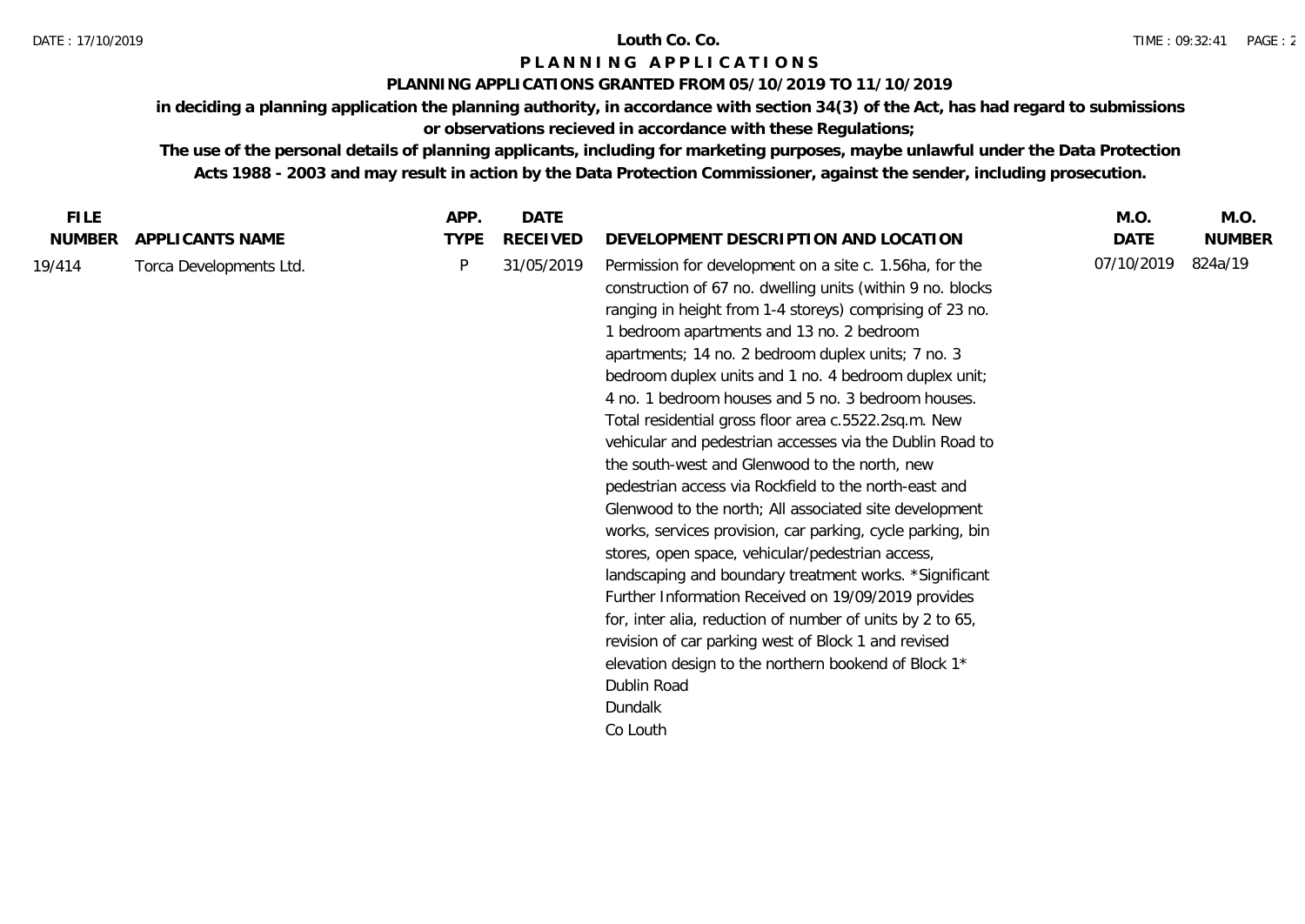## **PLANNING APPLICATIONS GRANTED FROM 05/10/2019 TO 11/10/2019**

**in deciding a planning application the planning authority, in accordance with section 34(3) of the Act, has had regard to submissions** 

# **or observations recieved in accordance with these Regulations;**

| APPLICANTS NAME<br>DEVELOPMENT DESCRIPTION AND LOCATION<br>DATE<br><b>NUMBER</b><br>NUMBER<br>RECEIVED<br>TYPE<br>10/10/2019<br>834/19<br>Permission for extension to side of existing dwelling<br>P<br>19/494<br>24/06/2019<br>Liam Breen<br>house to provide living accommodation for dependent<br>relative and all associated site development works.<br>*Significant Further Information received on 24/09/2019<br>provides for, inter alia, a new treatment system*<br>Plaster<br>Moundpleasant<br>Dundalk | <b>FILE</b> | APP. | DATE | M.O. | M.O. |
|-----------------------------------------------------------------------------------------------------------------------------------------------------------------------------------------------------------------------------------------------------------------------------------------------------------------------------------------------------------------------------------------------------------------------------------------------------------------------------------------------------------------|-------------|------|------|------|------|
|                                                                                                                                                                                                                                                                                                                                                                                                                                                                                                                 |             |      |      |      |      |
| Co Louth                                                                                                                                                                                                                                                                                                                                                                                                                                                                                                        |             |      |      |      |      |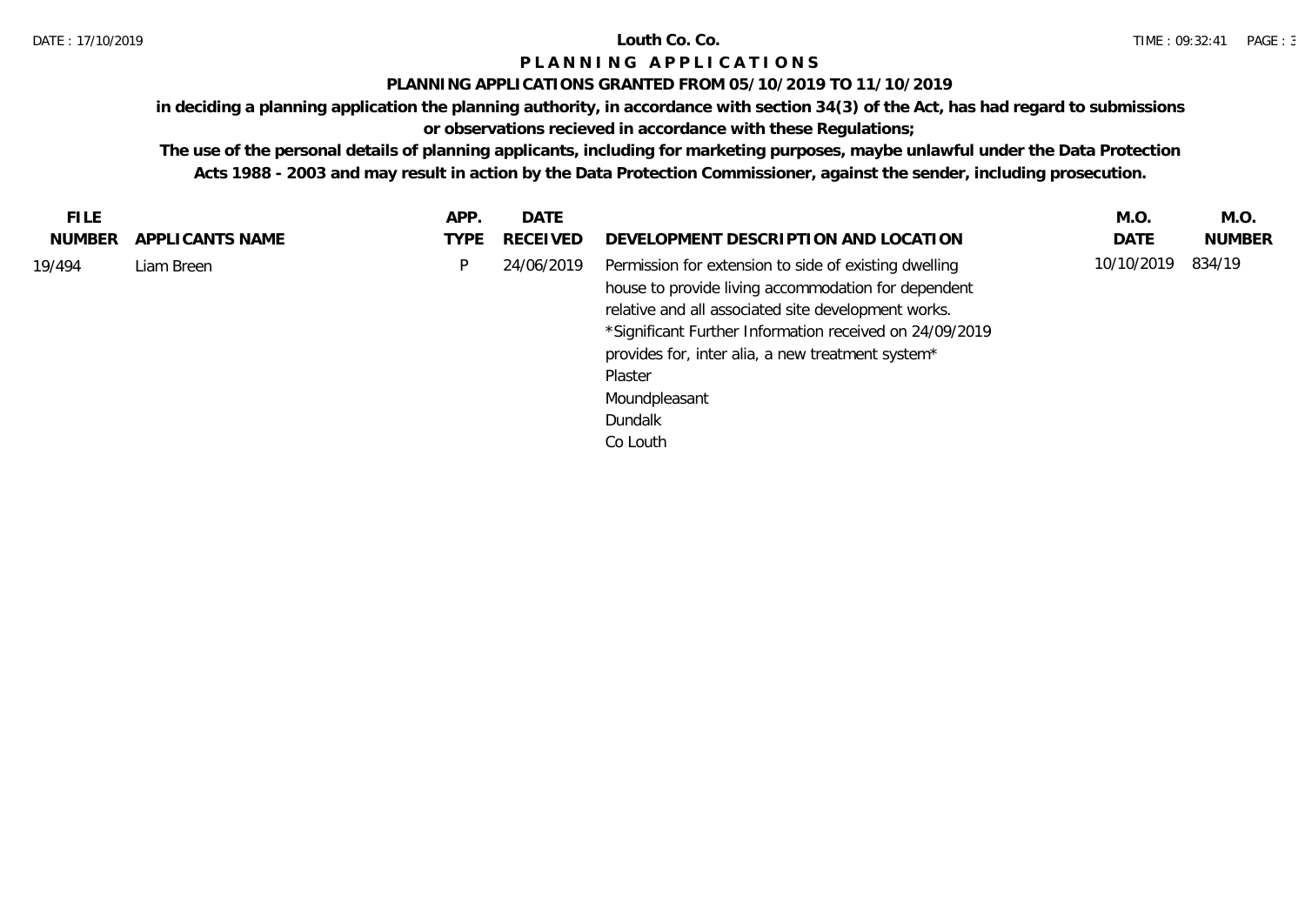## **PLANNING APPLICATIONS GRANTED FROM 05/10/2019 TO 11/10/2019**

**in deciding a planning application the planning authority, in accordance with section 34(3) of the Act, has had regard to submissions or observations recieved in accordance with these Regulations;**

| <b>NUMBER</b><br><b>TYPE</b><br><b>RECEIVED</b><br>DEVELOPMENT DESCRIPTION AND LOCATION<br><b>DATE</b><br>APPLI CANTS NAME                                                                                                                                                                                                                                                                                                                                                                                                                                                                                                                                                                                                                                                                                                                                                                                                                                                                                                                                                                                                                                                                                                                                                                                                                                                                                                                                                                                                                                                                                                                                                                                                                                   | <b>NUMBER</b> |
|--------------------------------------------------------------------------------------------------------------------------------------------------------------------------------------------------------------------------------------------------------------------------------------------------------------------------------------------------------------------------------------------------------------------------------------------------------------------------------------------------------------------------------------------------------------------------------------------------------------------------------------------------------------------------------------------------------------------------------------------------------------------------------------------------------------------------------------------------------------------------------------------------------------------------------------------------------------------------------------------------------------------------------------------------------------------------------------------------------------------------------------------------------------------------------------------------------------------------------------------------------------------------------------------------------------------------------------------------------------------------------------------------------------------------------------------------------------------------------------------------------------------------------------------------------------------------------------------------------------------------------------------------------------------------------------------------------------------------------------------------------------|---------------|
|                                                                                                                                                                                                                                                                                                                                                                                                                                                                                                                                                                                                                                                                                                                                                                                                                                                                                                                                                                                                                                                                                                                                                                                                                                                                                                                                                                                                                                                                                                                                                                                                                                                                                                                                                              |               |
| 07/10/2019<br>P<br>27/06/2019<br>SHD: STAGE 3 Application lodged with An Bord Pleanála<br>19/590<br>Kingsbridge Consultancy Limited<br>(ABP Ref. 304782-19) on 27/6/19 - Stage 2 ref no.<br>181036. Permission for a Strategic Housing Development<br>to consist of 483 no. dwellings, a childcare facility of 677<br>sqm, a new access junction and works to the Blackrock<br>Road, 2 no. pedestrian and cyclist accesses onto Bóthar<br>Maol, landscaped open spaces, internal roadways and<br>potable, surface and foul water infrastructure. The<br>proposed residential element of 483 no. units comprises<br>of 258 no. detached, semi-detached and terraced houses,<br>213 no. apartments in 7 no. apartment blocks, and 6 no.<br>own-door apartments and 6 no. duplex units in 2 no.<br>duplex over apartment blocks. The 258 no. houses<br>comprise; 22 no. Type TA 5 bed 2.5 storey detached<br>houses, 19 no. Type TB 5 bed 2.5 storey detached<br>houses, 10 no. Type TC 4 bed 2.5 storey detached<br>houses, 7 no. Type C1 4 bed 2.5 storey detached<br>houses, 3 no. Type TD 4 bed 2 storey detached houses,<br>23 no. Type TE 4 bed 2 storey detached/semi detached<br>houses, 7 no. Type TF 4 bed 2 storey detached houses,<br>50 no. Type TG 4 bed 2 storey detached/semi detached<br>houses, 9 no. Type TH 3 Bed 2 storey detached houses,<br>9 no. Type TH1 3 Bed 2 storey detached houses, 37 no.<br>Type TI 3 Bed 2 storey semi detached/ terraced houses,<br>61 no. Type TJ 3 Bed 2 storey detached/semi<br>detached/terraced houses, and 1 no. Type DB 4 bed<br>detached bungalow. The 213 no. apartment units, 6 no.<br>own-door apartments and 6 no. duplex units comprise<br>of; 54 no. Type A01 1 bed apartments, 10 no. Type D01 |               |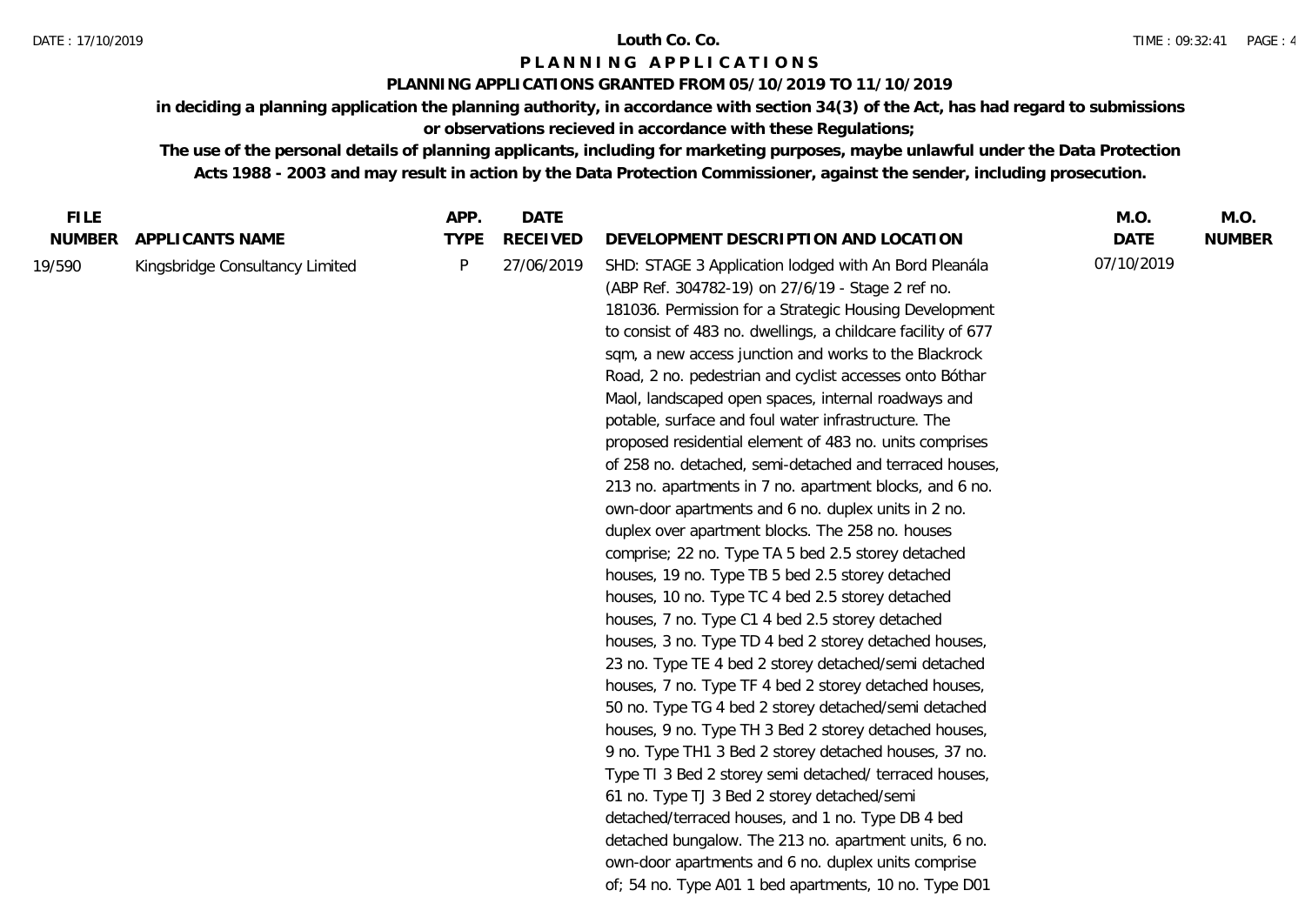## **PLANNING APPLICATIONS GRANTED FROM 05/10/2019 TO 11/10/2019**

**in deciding a planning application the planning authority, in accordance with section 34(3) of the Act, has had regard to submissions or observations recieved in accordance with these Regulations;**

| <b>FILE</b> |                 | APP         | <b>DATE</b> |                                      | M.O. | M.O           |
|-------------|-----------------|-------------|-------------|--------------------------------------|------|---------------|
| NUMBER      | APPLICANTS NAME | <b>TVPF</b> | RECEIVED    | DEVELOPMENT DESCRIPTION AND LOCATION | DATE | <b>NUMBER</b> |
|             |                 |             |             | Dundalk, Co Louth                    |      |               |

| 19/656 | Dermot Logue | 13/08/2019 | Permission to install a new septic tank and percolation<br>area to serve existing dwelling, decommission existing | 10/10/2019 | 828/19 |
|--------|--------------|------------|-------------------------------------------------------------------------------------------------------------------|------------|--------|
|        |              |            | septic tank and all associated site works.                                                                        |            |        |
|        |              |            | Mooremount                                                                                                        |            |        |
|        |              |            | Dunleer                                                                                                           |            |        |
|        |              |            | Co Louth                                                                                                          |            |        |
|        |              |            |                                                                                                                   |            |        |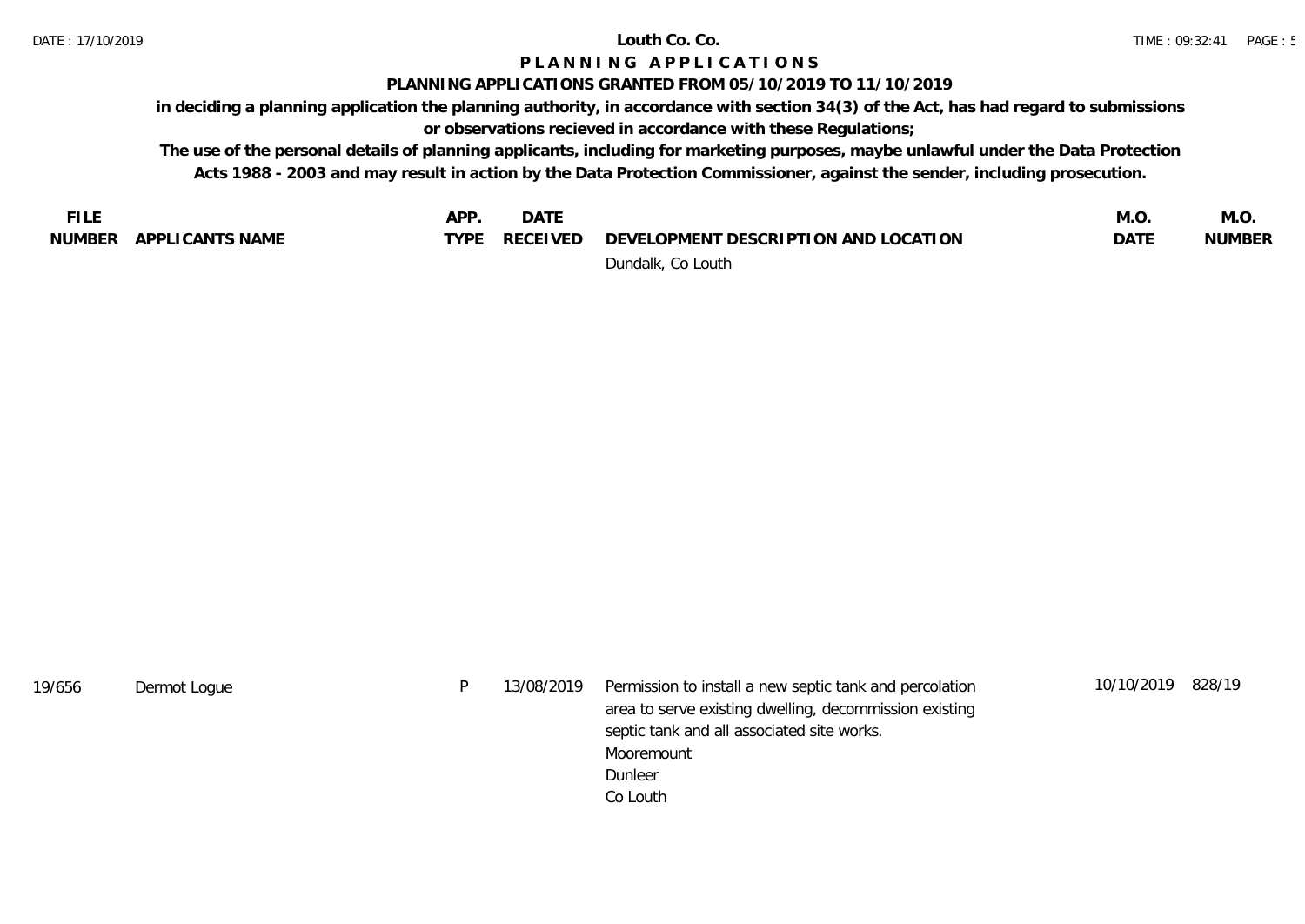### **PLANNING APPLICATIONS GRANTED FROM 05/10/2019 TO 11/10/2019**

**in deciding a planning application the planning authority, in accordance with section 34(3) of the Act, has had regard to submissions** 

**or observations recieved in accordance with these Regulations;**

| <b>FILE</b>   |                               | APP.         | <b>DATE</b>     |                                                                                                                                                                                                                                                         | M.O.              | M.O.          |
|---------------|-------------------------------|--------------|-----------------|---------------------------------------------------------------------------------------------------------------------------------------------------------------------------------------------------------------------------------------------------------|-------------------|---------------|
| <b>NUMBER</b> | APPLICANTS NAME               | <b>TYPE</b>  | <b>RECEIVED</b> | DEVELOPMENT DESCRIPTION AND LOCATION                                                                                                                                                                                                                    | <b>DATE</b>       | <b>NUMBER</b> |
| 19/667        | John Shearman                 | $\mathsf{R}$ | 22/08/2019      | Retention permission for a domestic garage/store/games<br>room and for all associated site works.<br>Knockatober<br>Dunleer<br>Co Louth                                                                                                                 | 10/10/2019        | 830/19        |
| 19/672        | Paula Fagan                   | $\mathsf{R}$ | 23/08/2019      | Retention permission for change of use of domestic<br>garage to creche/playschool including replacement of<br>garage door with window, pitched roof and front canopy.<br>54 Avondale<br>Dundalk<br>Co Louth                                             | 10/10/2019        | 835/19        |
| 19/679        | Bernadette and Rory McCormack | P            | 26/08/2019      | Permission for proposed dormer style dwelling house,<br>domestic garage, waste water treatment system and<br>polishing filter, new vehicular entrance onto public road<br>and all associated site development works.<br>Milltown<br>Sandpit<br>Co Louth | 10/10/2019 841/19 |               |
| 19/680        | Robert O'Malley               | $\mathsf{R}$ | 26/08/2019      | Retention permission sought for detached domestic<br>garage to rear of dwelling and all associated site works.<br>15 Marley Court<br>Drogheda<br>Co Louth                                                                                               | 10/10/2019 827/19 |               |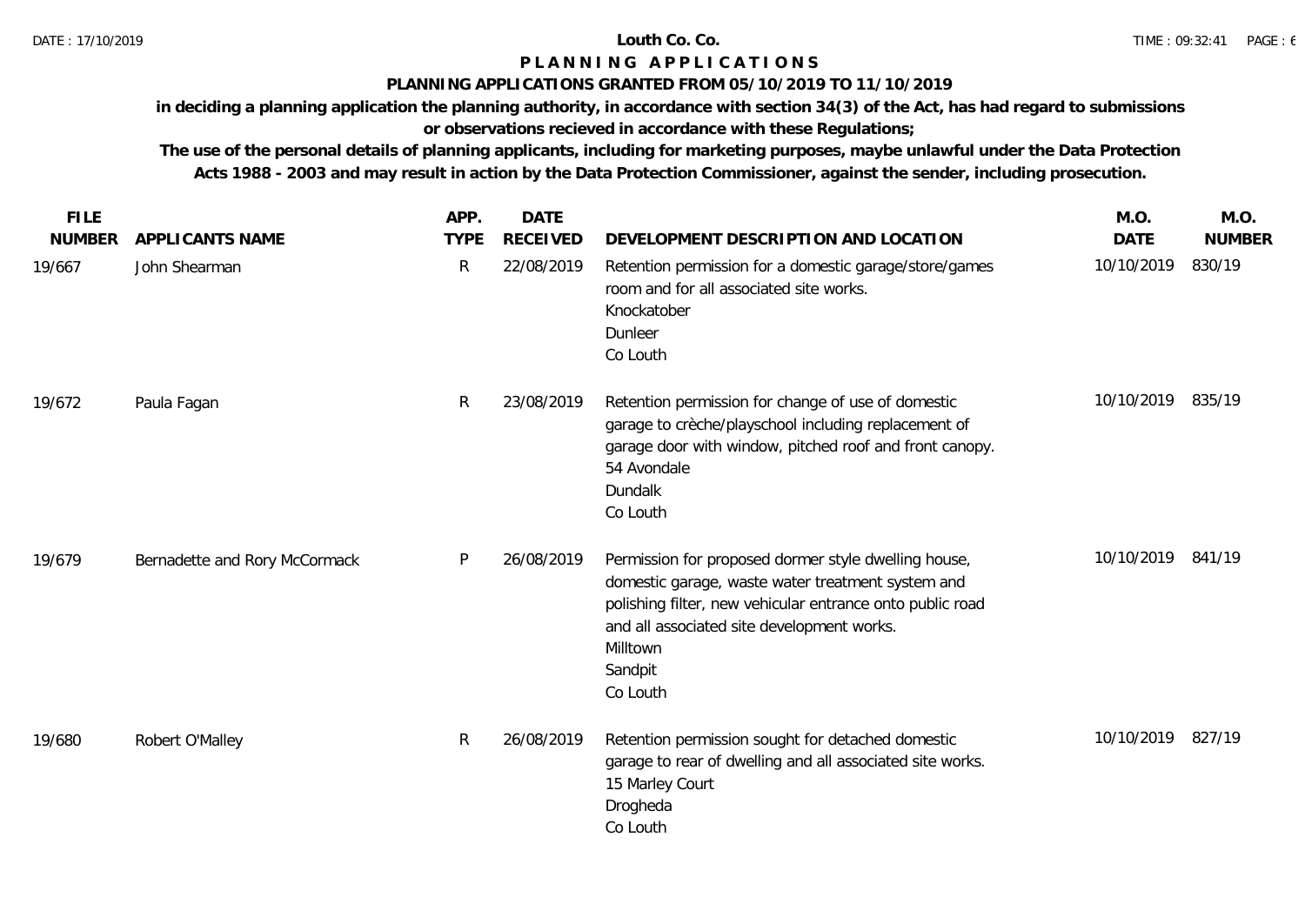## **PLANNING APPLICATIONS GRANTED FROM 05/10/2019 TO 11/10/2019**

**in deciding a planning application the planning authority, in accordance with section 34(3) of the Act, has had regard to submissions** 

# **or observations recieved in accordance with these Regulations;**

| <b>FILE</b>   |                                           | APP.        | DATE            |                                                                                                                                                                                                                                                                                                                               | M.O.       | M.O.          |
|---------------|-------------------------------------------|-------------|-----------------|-------------------------------------------------------------------------------------------------------------------------------------------------------------------------------------------------------------------------------------------------------------------------------------------------------------------------------|------------|---------------|
| <b>NUMBER</b> | APPLICANTS NAME                           | <b>TYPE</b> | <b>RECEIVED</b> | DEVELOPMENT DESCRIPTION AND LOCATION                                                                                                                                                                                                                                                                                          | DATE       | <b>NUMBER</b> |
| 19/689        | Clodagh McAnerney                         | P           | 27/08/2019      | Permission for proposed alterations to existing dwelling<br>to include replacement windows, external doors &<br>external render, erection of new single storey rear<br>extension single storey front porch extension, erection of<br>single storey domestic garage and associated site works.<br>Lislea<br>Omeath<br>Co Louth | 10/10/2019 | 837/19        |
| 19/694        | Maurice Traynor                           | R           | 28/08/2019      | Retention permission for an existing two storey extension<br>to rear of existing dwelling.<br>'Anvil', Yellow Gap<br>Termonfeckin<br>Co Louth                                                                                                                                                                                 | 10/10/2019 | 829/19        |
| 19/700        | Sean Fitzpatrick & Catherine<br>Gallagher | P           | 30/08/2019      | Permission for a single storey extension to the side of<br>existing two storey house.<br>35 The Priory<br>Westcourt<br>Drogheda<br>Co Louth                                                                                                                                                                                   | 10/10/2019 | 826/19        |